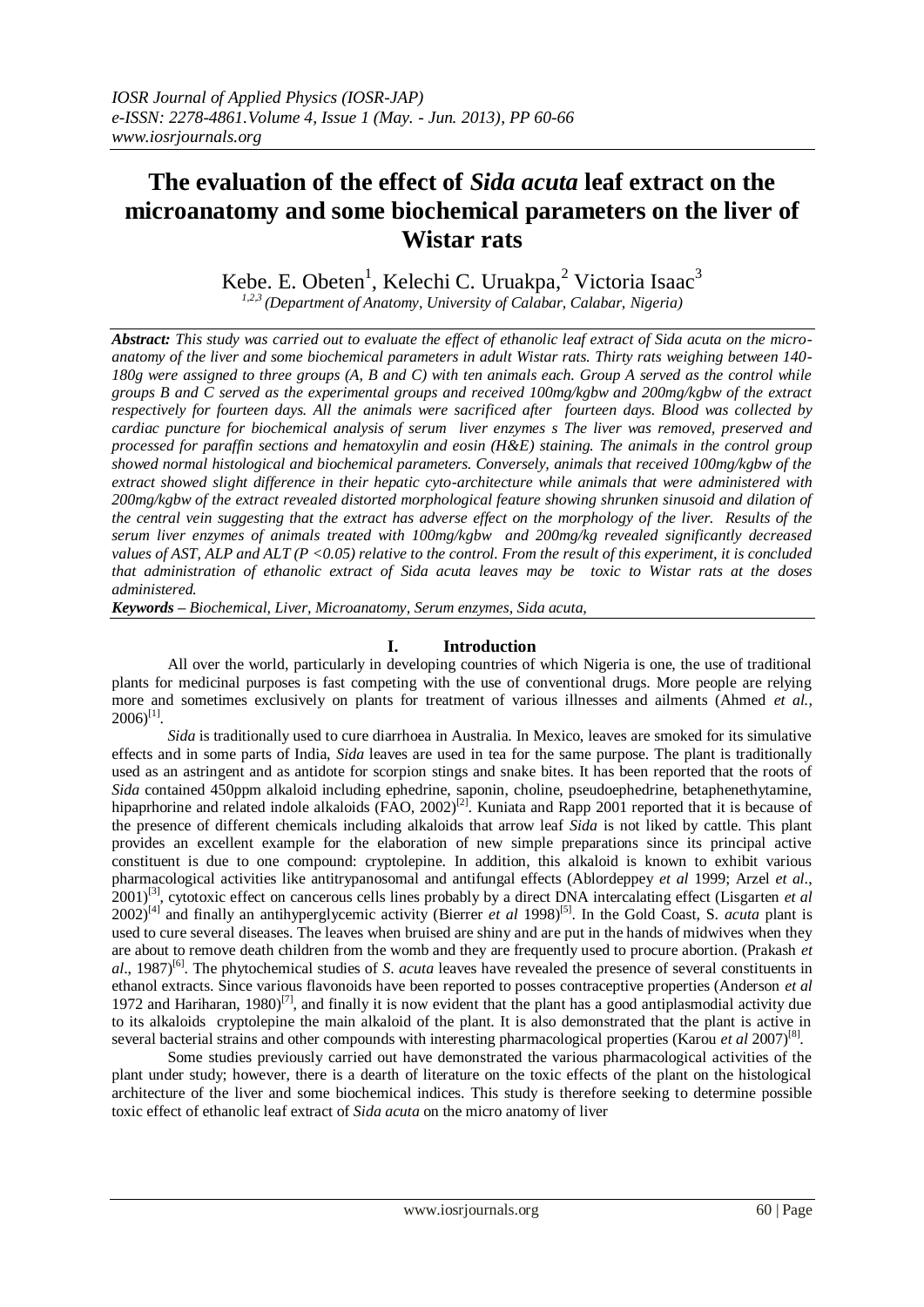## **1. Introduction**

## **II. Headings**

In Africa, medicinal plants still play an important role in health care. This is so because they are cheap and are locally available and efficient. The effects of medicinal plants are attributed to their content in active chemicals (Nacoulma, 1996)<sup>[9]</sup>. Many of these indigenous medicinal plants are used as spices and food plants. They are also added to foods meant for pregnant and nursing mothers for medicinal purpose (Okwu, 1999,  $2001$ <sup>[10]</sup>. Ethnobotanical investigation in some part of Africa has shown that species are traditionally used to treat various kinds of illnesses. Among such plants *Sida acuta* (Malvaceae) are the most frequently and widely put to use. Previous data showed that aqueous extract of *S. acutai* contains saponosides, coumarins, steroids, phenolic compounds and alkaloids (Konaté, 2010)<sup>[11]</sup>. However, in-spite of their interesting biochemical profiles, the toxicology and analgesic properties of these extracts are lacking, hence the aim of this research work is to evaluate the toxicity of ethanolic extract of *S. acuta* on the microanatomy and some biochemical parameters in adult Wistar rats.

## **2. Materials and methods**

Thirty healthy Wistar rats with an average weight of 140g were procured from the animal house of the Department of Pharmacology, University of Calabar, Calabar, Nigeria. The rats were kept and maintained under standard laboratory conditions of temperature, humidity and light for a period of two weeks in the animal holdings of the Department of Human Anatomy, University of Calabar, Calabar, before the commencement of the experiments. During this course, the rats freely fed on pellets from Ettems' feed holdings, Calabar and were given distilled water ad libitum.

## **2.1. Experimental design and groupings**

In this study, a total of 30 adult Wistar rats were used. They were randomly separated into 3 groups of 10 rats each. Group B and C served as the experimental groups and received ethanolic extract of *Sida acuta* at varying doses. Group A served as the control group and received the same quantity of distilled water as contained in the experimental doses.

Administration of the ethanolic extract of *Sida acuta* was done orally by means of an oral canula. Group B and C received 100 and 200mg/kg body weight for three weeks. Rats in the control group (Group A) received quantity of distilled water as contained in the experimental doses.

At the end of the study, the rats were sacrificed by cervical dislocation. The abdomen of each rat was carefully dissected, the liver removed and fixed in 10% formal saline for histological studies following the method of Carleton (1967).

# **III. Result**

## **i. Histological observation**

The effect of the extract on the cyto-architecture of the liver in this work was studied following method of Carleton (1967). Stained sections were examined using the light miscroscope x400 magnification.

The liver section of animals from group A control rats showed normal cytoarchitecture of the liver with polygonal hepatocyte radiating from a central vein, sparse collagenous tissue and sinusoid lining cells with their flattened condensed nuclei and poorly stained cytoplasm. (Plate 1)

Group B (100mg/kgbw): The liver tissues from this administered animals showed slight difference in their hepatic architecture. Nuclei were not prominent, but the overall integrity of the cells where maintained as compared to the control. (Plate 2)

The liver section from group C (200mg/kgbw) administered rats revealed a distorted morphological features showing shrunken sinusoid, dilatation of the central vein and non prominent nuclei. (Plate 3)

## **ii. Liver serum enzymes (serum)**

Alanine aminotransferase (ALT) concentration

Group A animals showed normal level of ALT (54.24+4.22)

Group B animals showed ALT concentration significantly reduced (P<0.05) compared to the control group  $(41.2+2.71)$ 

Group C animals showed reduced ALT concentration compared to the control group (44.71+4.20) (Fig. 1)

## **1. Aspartate aminotransferase (AST)**

Animals in group A revealed normal levels of AST (25.53+1.0)

Animals in group B showed reduced values that are significant  $(P<0.05)$  compared to the control group (21.35+0.73)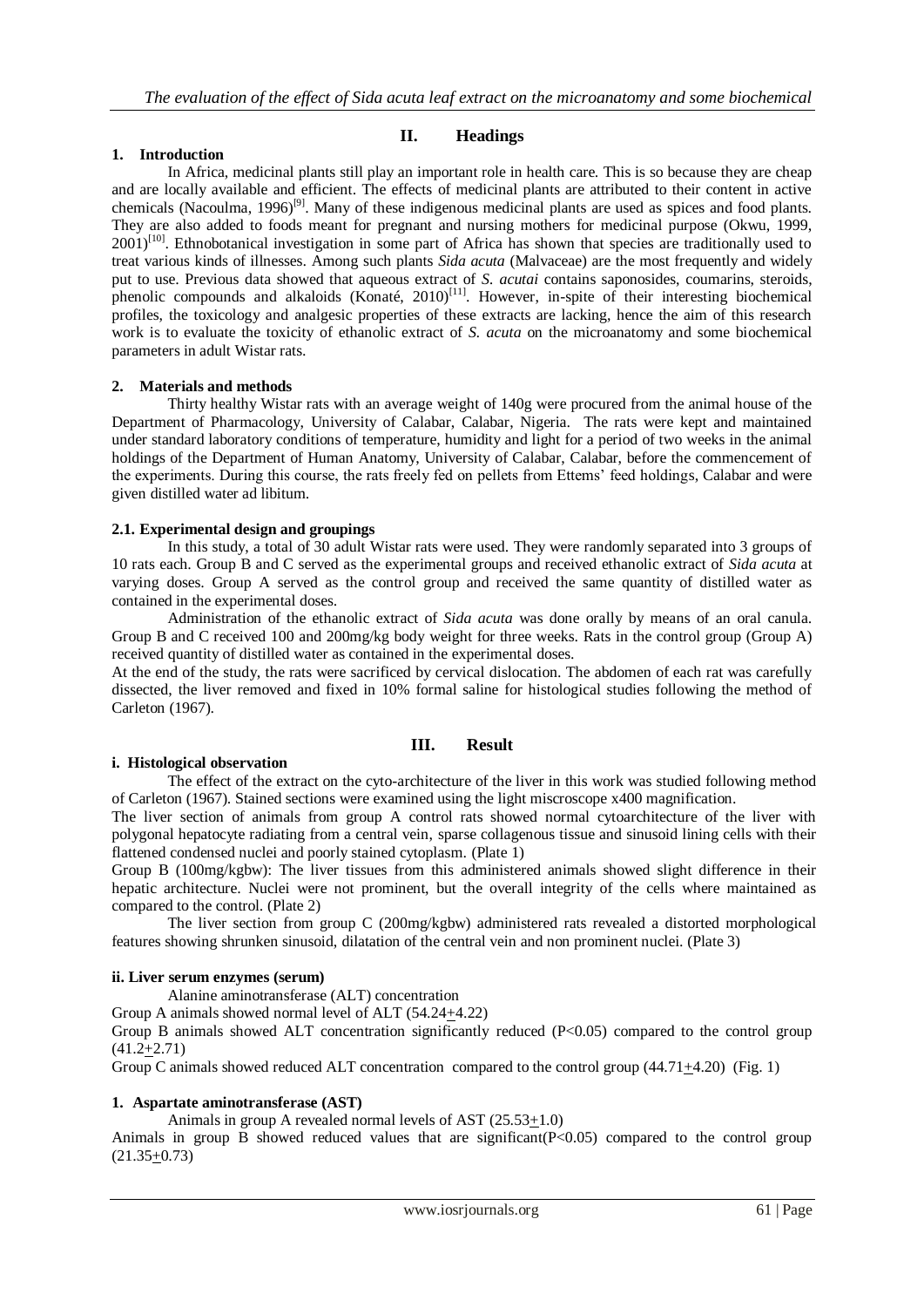Animals in group C showed significantly reduced $(P<0.05)$  values compared to the control group (11.79+0.55) (Fig. 2)

## **2. Alkaline phosphate (ALP)**

Group A animals showed a normal level of ALP (77.99+4.40) Group B animals revealed a reduced value of ALP compared to control (80.08+5.79)

Group C animals showed significantly higher values  $(P<0.05)$  than the control group (95.34+1.34) (Fig. 3)

## **ii. Liver enzymes (tissue)**

**1. Alanine amiotransferase (ALT)**

Animal's tissues in the control group showed normal concentration of ALT (52.16+1.34)

Animal's tissues in group B revealed ALT concentration significantly (P<0.05) reduced compare to the control group (44.23+2.68)

Animal tissues in group C showed reduced concentration of ALT compared to the control group  $(44.71 + 4.20)$  (Fig. 4)

## **2. Aspartate aminotransferase (AST)**

Tissues of group A animals showed normal concentration level of AST  $(29.82 \pm 2.11)$ . Group B animal tissues revealed AST concentration significantly, lower( $P < 0.05$ ) than the control (11.52+0.45) Group C animal tissues showed AST concentration significantly (P<0.05) reduced compared to the control  $(11.79+0.55)$  (Fig. 5)

#### **3. Alkaline phosphatase (ALP)**

Group A animals revealed normal concentration of ALP in their tissues (105.12+5.22)

Group B animals showed significantly elevated concentration levels(P<0.05) of ALP in their tissues (177.82+3.68)

Group C animal's revealed lower concentration levels of ALP in their tissues that is significant  $(P<0.05)$ compared to the control group  $(95.34+1.34)$  (Fig. 6)

#### **Lates And Figures**

Plate 1: Photomicrograph of the liver from the control group fed with distilled water for 14 days using H&E stain shows well defined central vein (CV), Hepatocytes (H) and sinusoids(S).



**Figure 13: Comparison of liver tissue alkaline phosphatase levels in control and test groups. Values are mean + SEM \*significantly different from control at P<0.05. a = significantly different from 100mg/kg at P<0.05**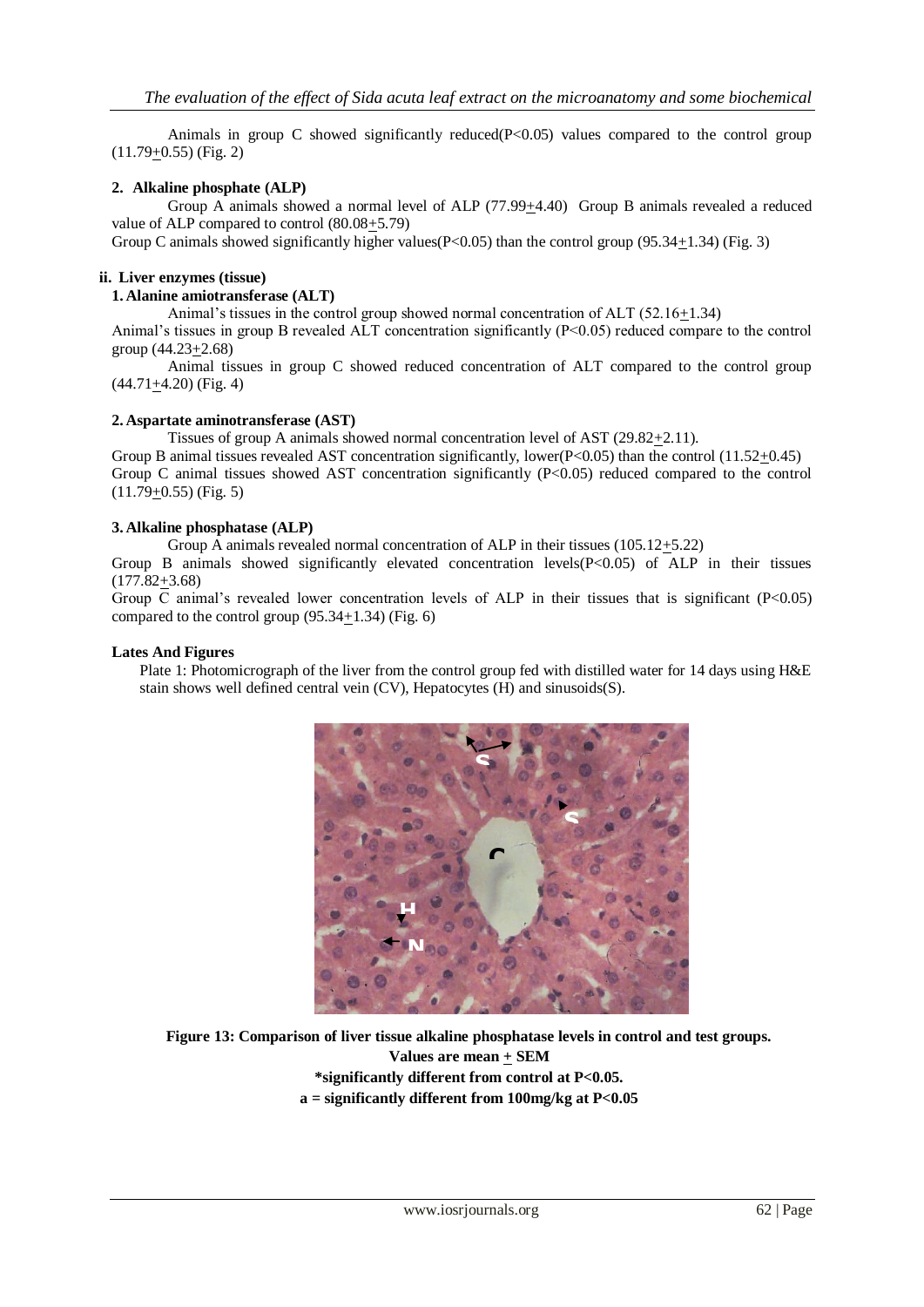Plate 2: Micrograph section of liver from the group B administered animals, administered with the extract (100mg/kgbw) for 14 days showing dilatation of sinusoid, degradation of the hepatocytes and pyknotic nuclei H & E stain  $(X 400)$ 



Plate 3: Micrograph section of the liver administered with 200mg/kgbw of administered showed dilatation of the central vein (CV), Nuclei (N) not prominent, dilatation of the sinusoid (S) and distortion of the hepatocyte (H). H & E stain  $(X 400)$ 



Fig .1: Comparison of serum alanine aminotransferase levels in control and test groups. Values are mean  $+$  SEM. \*Significantly different from control at P<0.05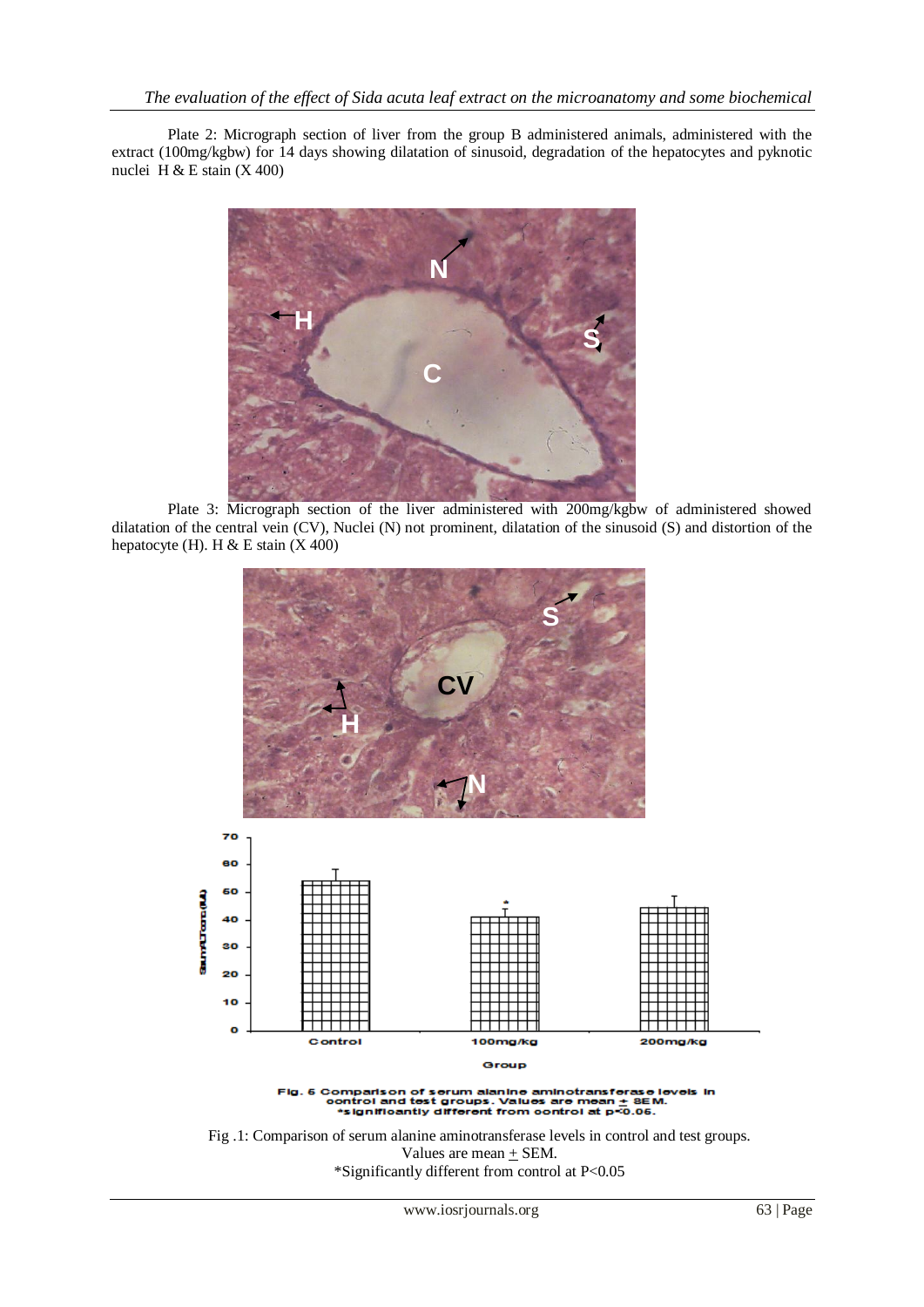

Fig. 2: Comparison of serum aspartate aminotransferase levels in control and test groups. Values are mean  $+$  SEM. \*Significantly different from control at P<0.05









Fig. 8 Comparison of liver tissue alanine aminotransferase<br>In control and test groups. Values are mean  $\pm$  8EM. levels

Fig. 4: Comparison of liver tissue alanine aminotransferase levels in control and test groups. Values are mean + SEM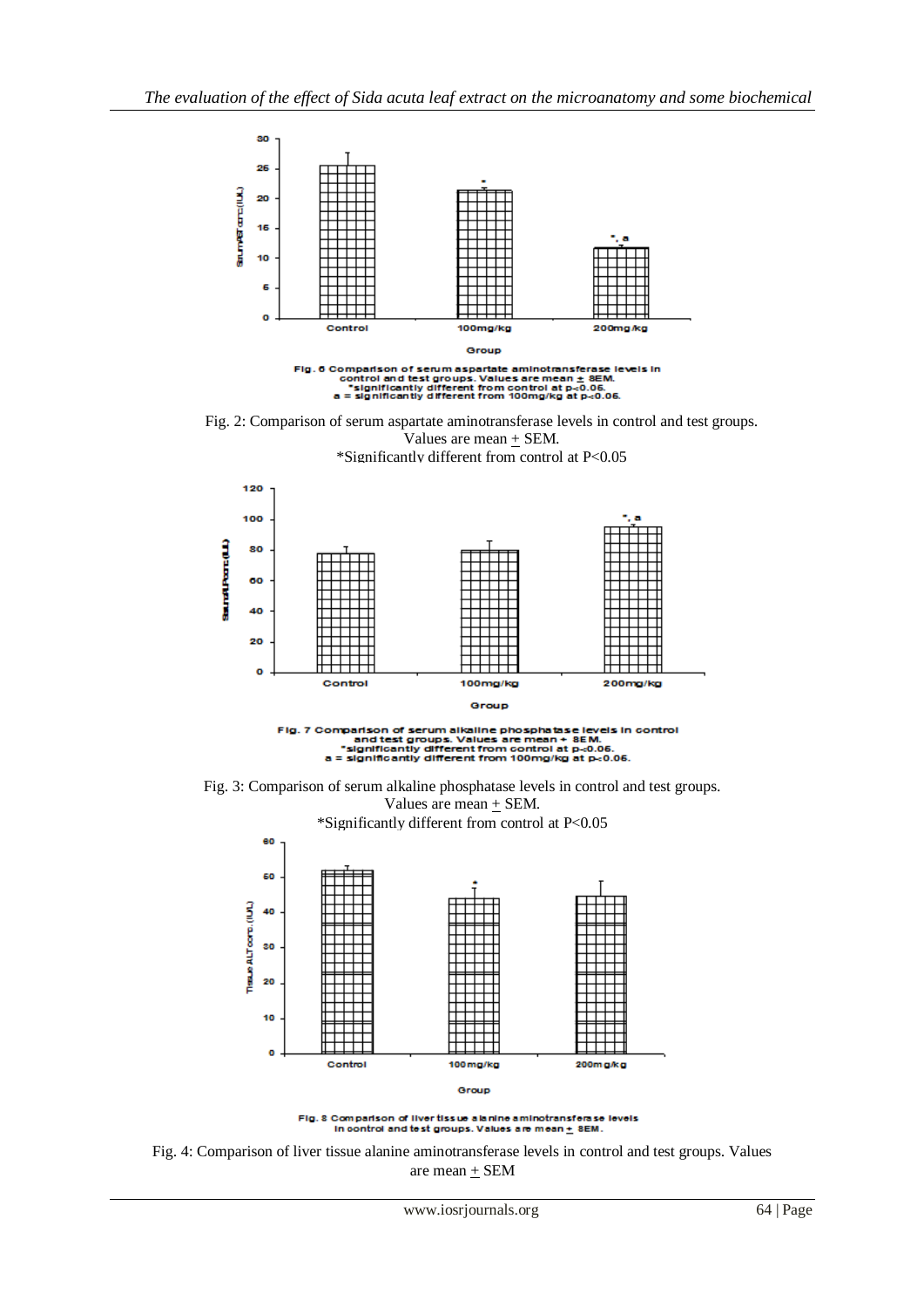



\*significantly different from control at P<0.05.



Figure 13: Comparison of liver tissue alkaline phosphatase levels in control and test groups. Values are mean + SEM

\*significantly different from control at P<0.05.

 $a =$  significantly different from 100mg/kg at P<0.05

## **IV. Conclusion**

*Sida acuta* is a shrub belonging to the malvacea family and has been widely used as traditional medicine for the treatment of various ailments (Coee and Anderson, 1996; Caceres *et al*. 1987; Malairajan, 2006). Studies have demonstrated some biological activities exhibited by this plant (Bonjean *et al*. 2003; Dassonneville *et al*. 2000; Karou *et al*. 2003; Banzouzi *et al*. 2004) and also revealed the presence of active compounds (Dinan *et al*. 2001; Jang *et al*. 2003).

Histological section using H&E revealed distorted morphological features such as shrunken sinusoid, dilatation of the central vein and vacoulations.

The liver plays a vital role in transforming and clearing chemicals and is susceptible to toxicity from these agents. Sometimes even when introduced within therapeutic ranges, these chemicals may injure the organ. Other chemical agents, such as those used in laboratories and industries, natural chemicals and herbal remedies can also induce hepatotoxicity. The human body identifies almost all drugs as foreign substances and subjects them to various chemical processes to make them suitable for elimination, though all tissues in the body have the same ability to metabolize chemicals. Smooth endoplasmic reticulum in the liver is the principal "metabolic clearing house" for both endogenous (chemicals, steroid, hormones, fatty acids and proteins) and exogenous substances (Friedman *et al*. 2003).

In the liver enzymes (serum) AST concentration for groups B and C showed significantly lower values compared to the control. The concentration of ALT in both group B and C also revealed values that are